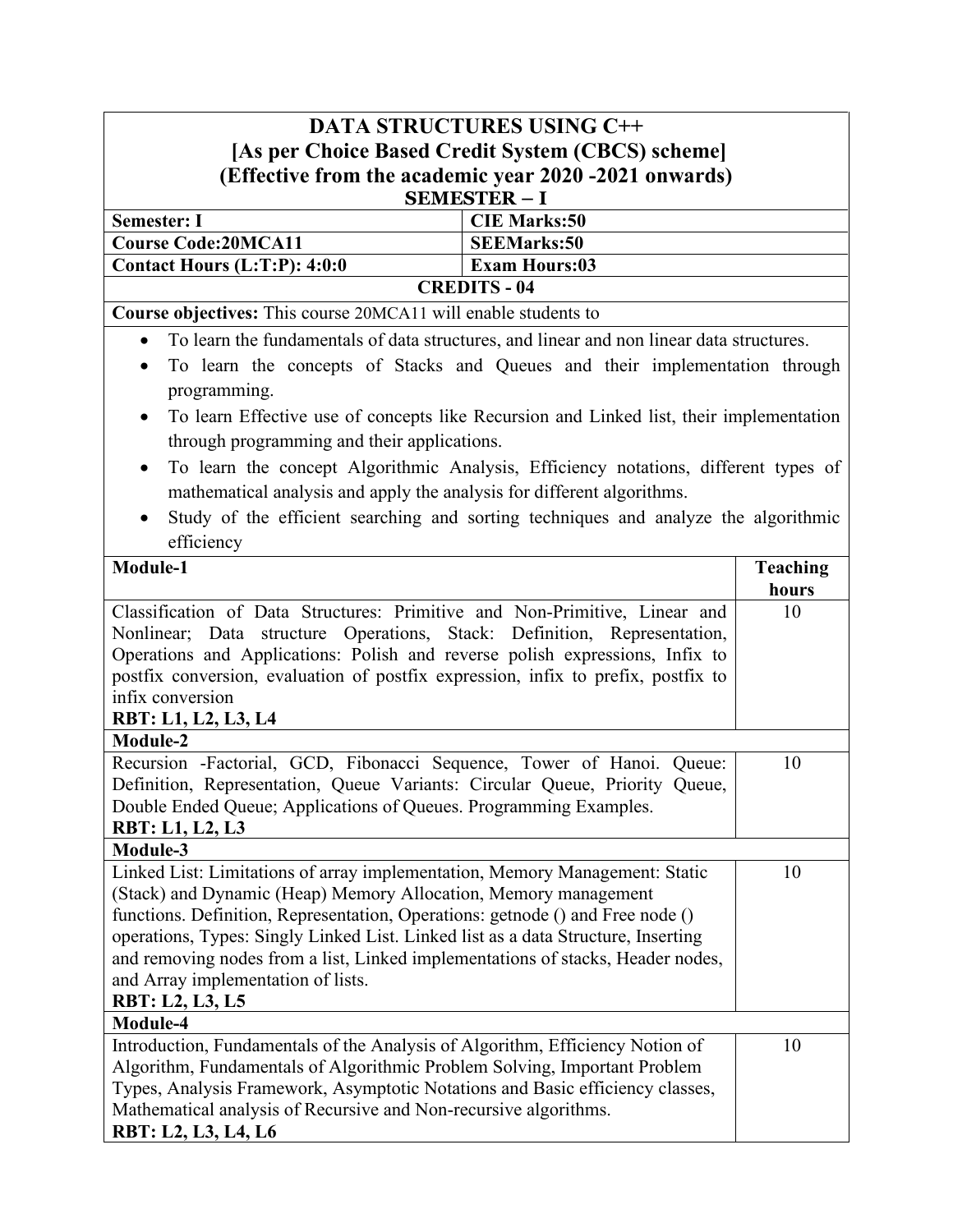| Module-5                                                                                          |    |  |
|---------------------------------------------------------------------------------------------------|----|--|
| Brute Force: Selection Sort and Bubble Sort, Sequential Search, Exhaustive                        | 10 |  |
| search and String Matching. Divide-and-Conquer Merge-sort, Quick-sort, Binary                     |    |  |
| Search, Binary tree Traversals and related properties. Decrease-and-Conquer                       |    |  |
| Insertion Sort, Depth First and Breadth First Search, Topological sorting. Greedy                 |    |  |
| Technique Prim's Algorithm, Kruskal's Algorithm, Dijkstra's Algorithm.                            |    |  |
| RBT: L2, L3, L4, L5                                                                               |    |  |
| <b>Course Outcomes:</b>                                                                           |    |  |
| student will be able to                                                                           |    |  |
| CO1: Demonstrate different data structures, its operations using $C++$ programming and analyze    |    |  |
| the performance of Stacks.                                                                        |    |  |
| CO2: Understand the working of recursion and solve the recursion problems using Tower of          |    |  |
| Hanoi and analyze the performance of Queues and types of queues.                                  |    |  |
| CO3: Understand the Linked list data structure, and the representation of linked lists in memory. |    |  |
| Study the different type of Linked lists. Implement the working of Linked Lists and its types     |    |  |
| through $C++$ programming Language                                                                |    |  |
| CO4: Understand and apply algorithmic analysis, using the Efficiency Notion of Algorithm for      |    |  |
| data structures in a high-level language such as $C++$ and Design the appropriate data structures |    |  |
| for solving computing problems.                                                                   |    |  |
| CO5: Compute the efficiency of Sorting and other greedy technique algorithms in terms of          |    |  |
| asymptotic notations for the given problem.                                                       |    |  |
| <b>Question paper pattern:</b>                                                                    |    |  |
| The question paper will have ten questions.                                                       |    |  |
| There will be 2 questions from each module.                                                       |    |  |
| Each question will have questions covering all the topics under a module.                         |    |  |
| The students will have to answer 5 full questions, selecting one full question from each module.  |    |  |
| <b>Text books and Reference books</b>                                                             |    |  |
| 1. Introduction to the Design and Analysis of Algorithms. Anany Levitin, Pearson Education, 2nd   |    |  |
| Edition.                                                                                          |    |  |
| 2. Classic Data Structures by D.Samanta, 2nd Edition PHI                                          |    |  |
| 3. Data Structures Using C and C++ by YedidyahLangsam and Moshe J. Augenstein and Aaron           |    |  |
| M Tenanbanum, 2nd Edition, Pearson Education Asia, 2002                                           |    |  |
| 4. Introduction to Data Structure and Algorithms with C++ by Glenn W. Rowe.                       |    |  |
|                                                                                                   |    |  |
|                                                                                                   |    |  |
|                                                                                                   |    |  |
|                                                                                                   |    |  |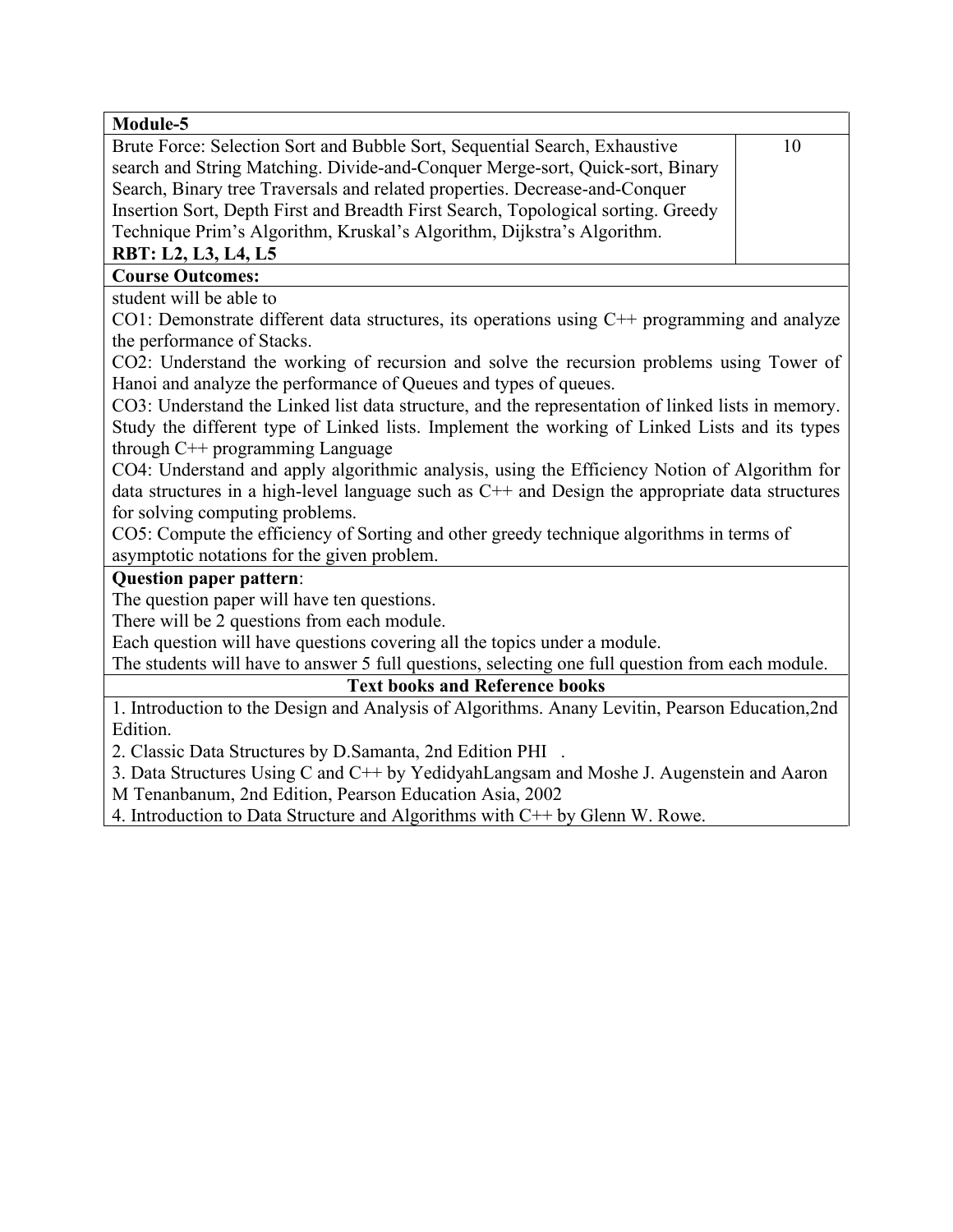| OPERATING SYSTEM AND UNIX                                                                                                                              |                                                       |                                                                                        |    |          |  |
|--------------------------------------------------------------------------------------------------------------------------------------------------------|-------------------------------------------------------|----------------------------------------------------------------------------------------|----|----------|--|
|                                                                                                                                                        |                                                       | [As per Choice Based Credit System (CBCS) scheme]                                      |    |          |  |
|                                                                                                                                                        | (Effective from the academic year 2020 -2021 onwards) |                                                                                        |    |          |  |
|                                                                                                                                                        | <b>SEMESTER - I</b>                                   |                                                                                        |    |          |  |
| Subject Code                                                                                                                                           | 20MCA12                                               | <b>CIE Marks</b>                                                                       | 50 |          |  |
| Number of Lecture<br>Hours/Week                                                                                                                        | 04                                                    | <b>SEE Marks</b>                                                                       | 50 |          |  |
| <b>Total Number of Lecture</b>                                                                                                                         | 50                                                    | <b>Exam Hours</b>                                                                      | 03 |          |  |
| Hours                                                                                                                                                  |                                                       |                                                                                        |    |          |  |
|                                                                                                                                                        | $CREDITS - 04$                                        |                                                                                        |    |          |  |
|                                                                                                                                                        |                                                       |                                                                                        |    |          |  |
| <b>Course objectives:</b> This course will enable students to                                                                                          |                                                       |                                                                                        |    |          |  |
|                                                                                                                                                        |                                                       | To familiarize students with the concepts, design, and structure of the UNIX operating |    |          |  |
| system.                                                                                                                                                |                                                       |                                                                                        |    |          |  |
| To teach students the use of basic UNIX Utilities                                                                                                      |                                                       |                                                                                        |    |          |  |
| To teach students the principles of UNIX shell programming.<br><b>Module I</b>                                                                         |                                                       |                                                                                        |    | Teachin  |  |
|                                                                                                                                                        |                                                       |                                                                                        |    | g Hours  |  |
| Introduction to Operating Systems, Computer System Architecture; Operating                                                                             |                                                       |                                                                                        |    | 10 Hours |  |
| System Operations; ; Operating System Structure: Operating System Services;                                                                            |                                                       |                                                                                        |    |          |  |
| System Calls; Types of System Calls; System Programs;; Virtual Machines; System                                                                        |                                                       |                                                                                        |    |          |  |
| boot.                                                                                                                                                  |                                                       |                                                                                        |    |          |  |
| Process Management Process Scheduling: Basic Concepts, Scheduling                                                                                      |                                                       |                                                                                        |    |          |  |
| Criteria, Scheduling Algorithms, Multiple Processor Scheduling. Process                                                                                |                                                       |                                                                                        |    |          |  |
| Synchronization                                                                                                                                        |                                                       |                                                                                        |    |          |  |
| <b>Module II</b>                                                                                                                                       |                                                       |                                                                                        |    |          |  |
| Deadlocks: System model; Deadlock Characterization, Methods for handling                                                                               |                                                       |                                                                                        |    | 10 Hours |  |
| deadlocks; Deadlock Prevention; Deadlock Avoidance; Deadlock Detection and                                                                             |                                                       |                                                                                        |    |          |  |
| Recovery from deadlock. Memory Management: Memory Management Strategies:                                                                               |                                                       |                                                                                        |    |          |  |
|                                                                                                                                                        |                                                       |                                                                                        |    |          |  |
| Background, Swapping; Contiguous Memory Allocation; Paging; Segmentation;<br>Virtual Memory Management; Demand Paging; Page Replacement; Allocation of |                                                       |                                                                                        |    |          |  |
| Frames; Thrashing.                                                                                                                                     |                                                       |                                                                                        |    |          |  |
|                                                                                                                                                        |                                                       |                                                                                        |    |          |  |
| <b>Module III</b>                                                                                                                                      |                                                       |                                                                                        |    |          |  |
| The File System: The File, What's in a File name? The Parent-Child Relationship,                                                                       |                                                       |                                                                                        |    | 10 Hours |  |
| The HOME Variable: The Home Directory, pwd, cd, mkdir, rmdir, Absolute                                                                                 |                                                       |                                                                                        |    |          |  |
| Pathnames, Relative Pathnames, The Unix File System. The vi Editor: vi Basics,                                                                         |                                                       |                                                                                        |    |          |  |
| Input Mode, ex Mode and Command Mode.                                                                                                                  |                                                       |                                                                                        |    |          |  |
| Basic File Attributes: Is options, File Ownership, File Permissions, chmod,                                                                            |                                                       |                                                                                        |    |          |  |
| Directory Permissions, Changing the File Ownership More File Attributes: File                                                                          |                                                       |                                                                                        |    |          |  |
| Systems and Inodes.                                                                                                                                    |                                                       |                                                                                        |    |          |  |
| <b>Module IV</b>                                                                                                                                       |                                                       |                                                                                        |    |          |  |
| The Process: Process Basics, ps: Process Status, System Processes, Mechanism of                                                                        |                                                       |                                                                                        |    | 10 Hours |  |
| Process Creation, Internal and External Commands, Running Jobs in Background,                                                                          |                                                       |                                                                                        |    |          |  |
| Killing Processes with Signals, Job Control, at and batch, cron.                                                                                       |                                                       |                                                                                        |    |          |  |
| Essential Shell Programming: Shell Variables, Environment Variables, Shell                                                                             |                                                       |                                                                                        |    |          |  |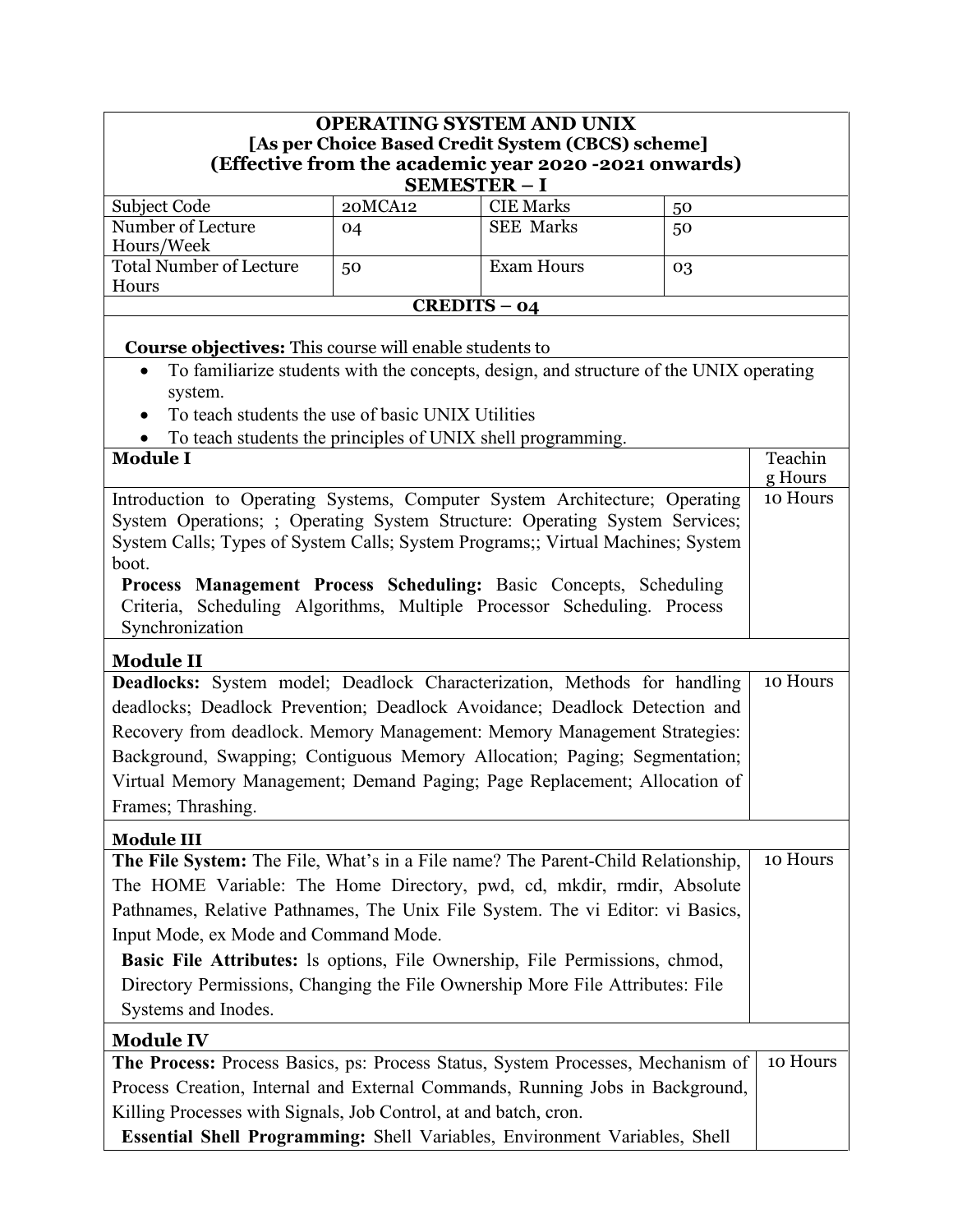| Scripts, read, Using Command Line Arguments, exit and exit status of command,                                                        |          |
|--------------------------------------------------------------------------------------------------------------------------------------|----------|
| The Logical Operators, The if Conditional, using test and [] to Evaluate                                                             |          |
| Expression, The case Conditional, expr, while: looping, for: looping with a list,                                                    |          |
| set and shift, trap, Debugging Shell Scripts with set $-x$ .                                                                         |          |
| <b>Module V</b>                                                                                                                      |          |
| <b>AWK and Advanced Shell Programming</b>                                                                                            | 10 Hours |
| Simple AWK Filtering, Splitting a Line into Fields, printf, the Logical and                                                          |          |
| Relational Operators, Number Processing, Variables, The -f option, BEGIN and                                                         |          |
| END positional Parameters, getline, Built-invariables, Arrays, Functions,                                                            |          |
| Interface with the Shell, Control Flow. The sh command, export Command,                                                              |          |
| Conditional Parameter Substitution, Merging Streams, Shell Functions, eval,                                                          |          |
| Exec Statement and Examples.                                                                                                         |          |
|                                                                                                                                      |          |
| <b>Course Outcomes</b>                                                                                                               |          |
| The students should be able to:                                                                                                      |          |
| Apply the fundamental concepts of the operating systems (OS) for a given problem<br>$\bullet$<br>and discuss its performance issues. |          |
| Apply graph theory concepts to model OS problem and give valid conclusions.<br>$\bullet$                                             |          |
| Analyse the given problem and solve using OS management techniques.<br>$\bullet$                                                     |          |
| Design algorithms for the given problem & compare its performance with existing                                                      |          |
| ones.                                                                                                                                |          |
| Demonstrate the working of basic commands of Unix environment including file<br>$\bullet$                                            |          |
| processing                                                                                                                           |          |
| Demonstrate the usage of different shell commands, variable and AWK filtering to                                                     |          |
| the given problem.                                                                                                                   |          |
| <b>Question paper pattern:</b>                                                                                                       |          |
| The question paper will have ten questions.                                                                                          |          |
| There will be 2 questions from each module.                                                                                          |          |
| Each question will have questions covering all the topics under a module.                                                            |          |
| The students will have to answer 5 full questions, selecting one full question from each module.                                     |          |
| <b>Text Books:</b>                                                                                                                   |          |
|                                                                                                                                      |          |

- 1. Sumitabha Das: UNIX Concepts and Applications, 4th Edition, Tata McGraw Hill, 2006.
- 2. Abraham Silberschatz, Peter Baer Galvin, Greg Gagne: Operating Systems Principles,8th Edition, Wiley – India.

### **Reference Books:**

- 1. UNIX: The Complete Reference: Kenneth Roson et al, Osborne/McGraw Hill, 2000.
- 2. Using UNIX: Steve Montsugu, 2ndEdition, Prentice Hall India, 1999.
- 3. UNIX and Shell Programming: M G Venkateshmurthy, Pearson Education Asia, 2005 Behrouz A Forouzan and Richard F Gilberg

4.D M Dhamdhere: Operating Systems – A Concept Based Approach, 2nd Edition, Tata McGraw – Hill, 2002.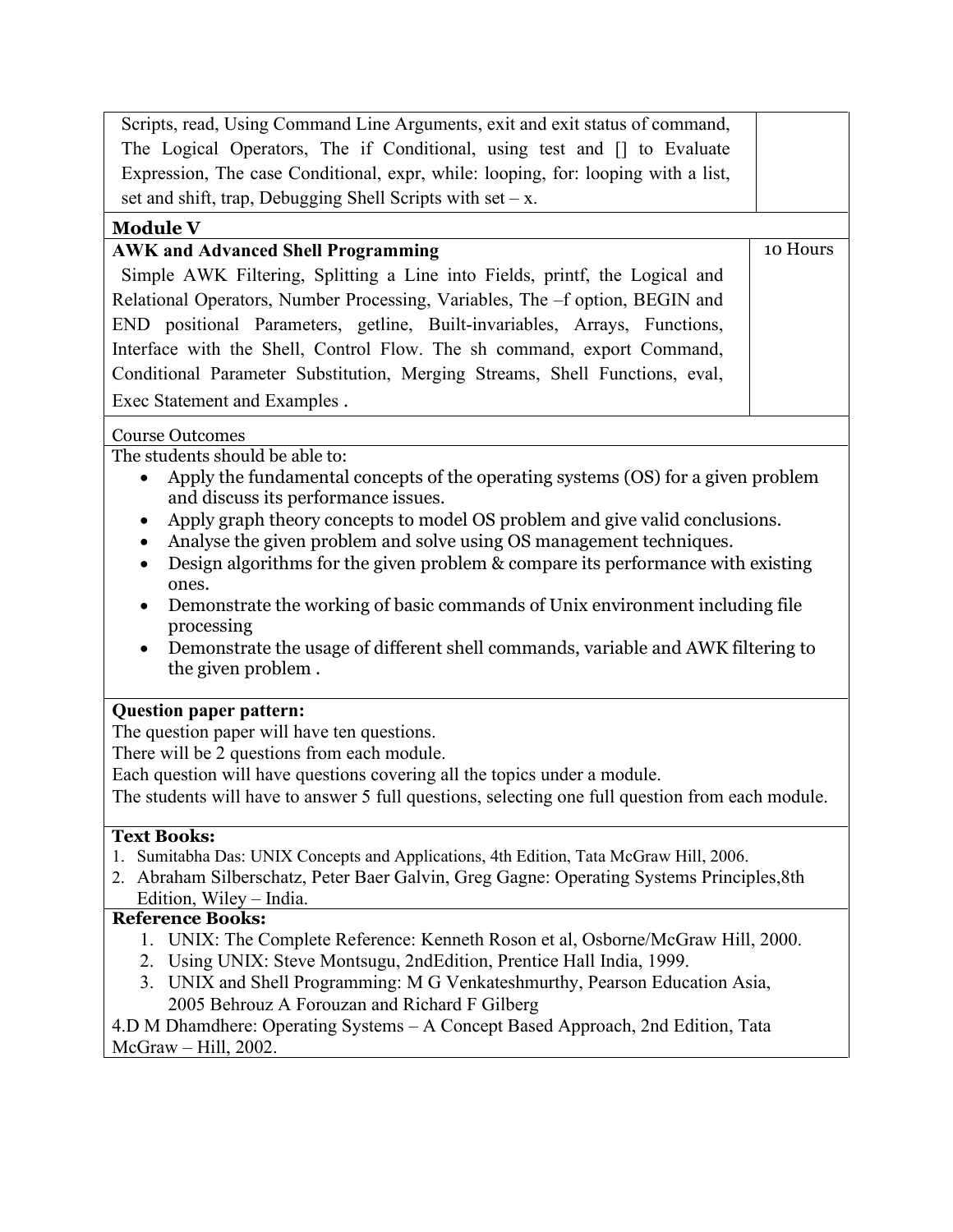# **Advanced Database Management System [As per Choice Based Credit System (CBCS) scheme] (Effective from the academic year 2020 -2021 onwards**

| <b>SEMESTER-I</b>              |                      |  |
|--------------------------------|----------------------|--|
| <b>Semester: I</b>             | <b>CIE Marks:50</b>  |  |
| Course Code:20MCA13            | <b>SEEMarks:50</b>   |  |
| Contact Hours $(L:T:P): 4:0:0$ | <b>Exam Hours:03</b> |  |
| Credits-04                     |                      |  |

## **Course Objectives:**

- To Learn Evolution of database management systems, Entity Relationship Modeling and Design
- To Learn Relational Data Model and Relational Algebra, Structured Query Language, Transaction Processing.
- To Learn about Concurrency Control and Recovery, Client Server and Distributed databases.

| Module-1                                                                                                                                                                                                                                                                                                                                                                                                           | <b>Teaching</b> |
|--------------------------------------------------------------------------------------------------------------------------------------------------------------------------------------------------------------------------------------------------------------------------------------------------------------------------------------------------------------------------------------------------------------------|-----------------|
|                                                                                                                                                                                                                                                                                                                                                                                                                    | hours           |
| Characteristics of Database approach, Actors on the Scene, Workers behind the<br>scene, Advantages of using DBMS approach, A Brief History of Database<br>Applications, Data models, schemas and instances, Three-schema architecture<br>and data independence, Database languages and interfaces, the database system                                                                                             | 10              |
| environment ,Centralized and client-server architectures, Classification of                                                                                                                                                                                                                                                                                                                                        |                 |
| Database Management systems.                                                                                                                                                                                                                                                                                                                                                                                       |                 |
| Module-2                                                                                                                                                                                                                                                                                                                                                                                                           |                 |
| Structure of Relational Databases, Database Schema, Keys, Relational Query<br>Languages, Relational Operations, Entity-Relationship Model: Conceptual<br>Database using high level conceptual data models for Database Design, A<br>Sample Database Application, Entity types, Entity sets Attributes and Keys<br>Relationship types, Relationship Sets, Functional Dependencies, Normal Forms<br>based on Primary | 10              |
| Module-3                                                                                                                                                                                                                                                                                                                                                                                                           |                 |
| SQL data definition and data types, specifying constraints in SQL, basic retrieval<br>queries in SQL, Insert, update and delete statements in SQL, aggregate functions<br>in SQL, group by and<br>having clauses. Introduction to triggers in SQL, views in SQL, schema change<br>statements in SQL, stored procedures and functions.                                                                              | 10              |
| Module-4                                                                                                                                                                                                                                                                                                                                                                                                           |                 |
| Introduction to transaction processing, transaction and system concepts,<br>desirable properties of transactions, transaction support in SQL, Database<br>security, Strategies for query processing, query optimization                                                                                                                                                                                            | 10              |
| Module-5                                                                                                                                                                                                                                                                                                                                                                                                           |                 |
| Concurrency control techniques: two-phase locking techniques, concurrency<br>control based on timestamp ordering, multiversion concurrency control<br>techniques, validation concurrency control techniques ,Database Recovery<br>Technique, Recovery concepts , Distributed database concepts , Data                                                                                                              | 10              |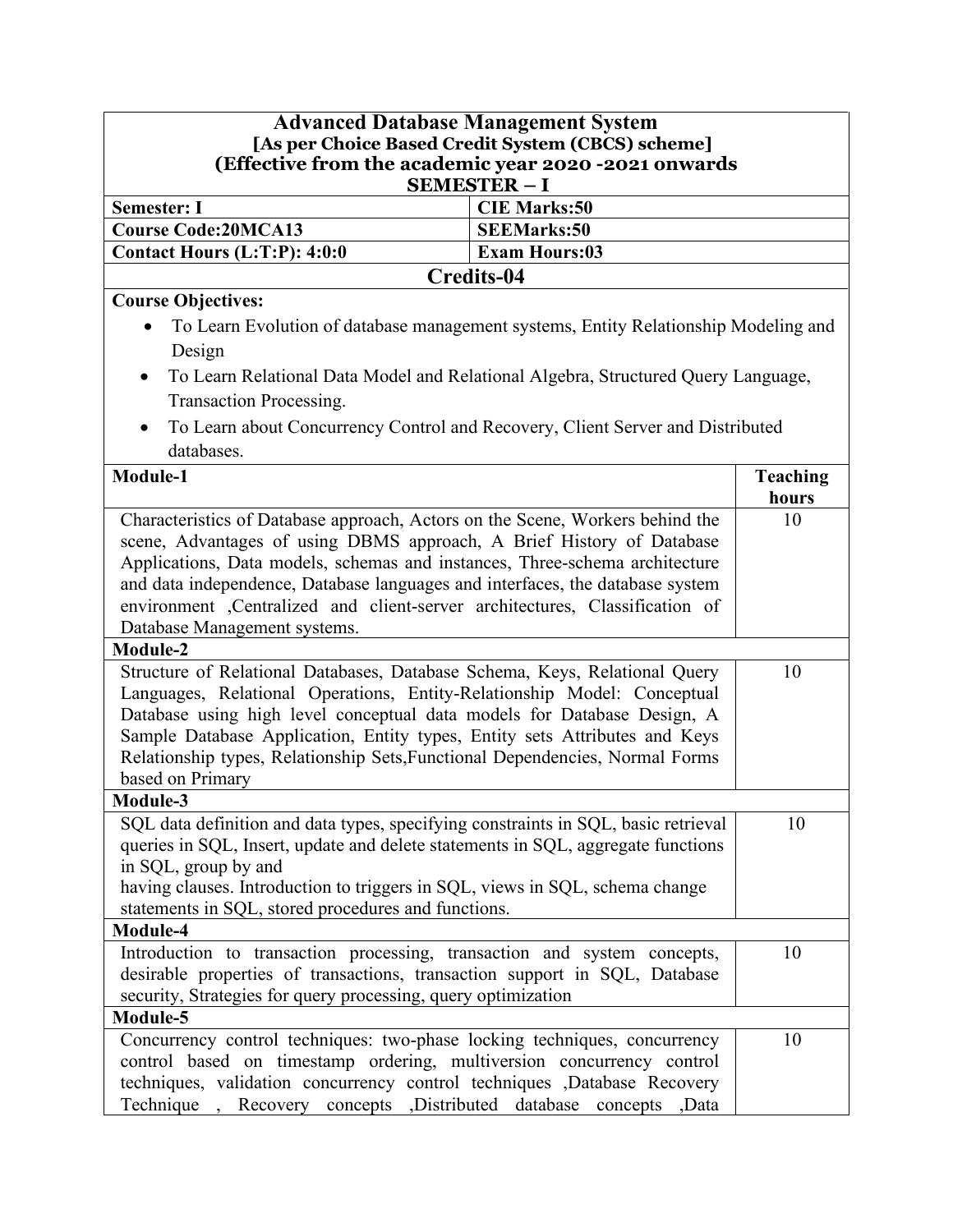fragmentation , replication and allocation technique.

**Course Outcomes**: at the end students will be able to

CO1: Apply the basic concepts of database management in designing the database for the given problem.

CO2: Design entity-relationship diagrams to the given problem to develop database application with appropriate fields and validations.

CO3: Implement a database schema for a given problem domain.

CO4: Formulate SQL queries in Oracle to the given problem.

CO5: Apply normalization techniques to improve the database design to the given problem

#### **Question paper pattern:**

The question paper will have ten questions.

There will be 2 questions from each module.

Each question will have questions covering all the topics under a module.

The students will have to answer 5 full questions, selecting one full question from each module.

#### **Text books and Reference books**

1. Elmasri and Navathe: Fundamentals of Database Systems, 5th Edition, Addison -Wesley, 2011.

2. Silberschatz, Korth and Sudharshan Data base System Concepts, 6<sup>th</sup> Edition, Tata McGraw Hill, 2011.4. Introduction to Data Structure and Algorithms with C++ by Glenn W. Rowe.

3. C.J. Date, A. Kannan, S. Swamynatham: An Introduction to Database Systems, 8th Edition, Pearson education, 2009.

4. Raghu Ramakrishnan and Johannes Gehrke: Database Management Systems, 3rd Edition, McGraw-Hill, 2003.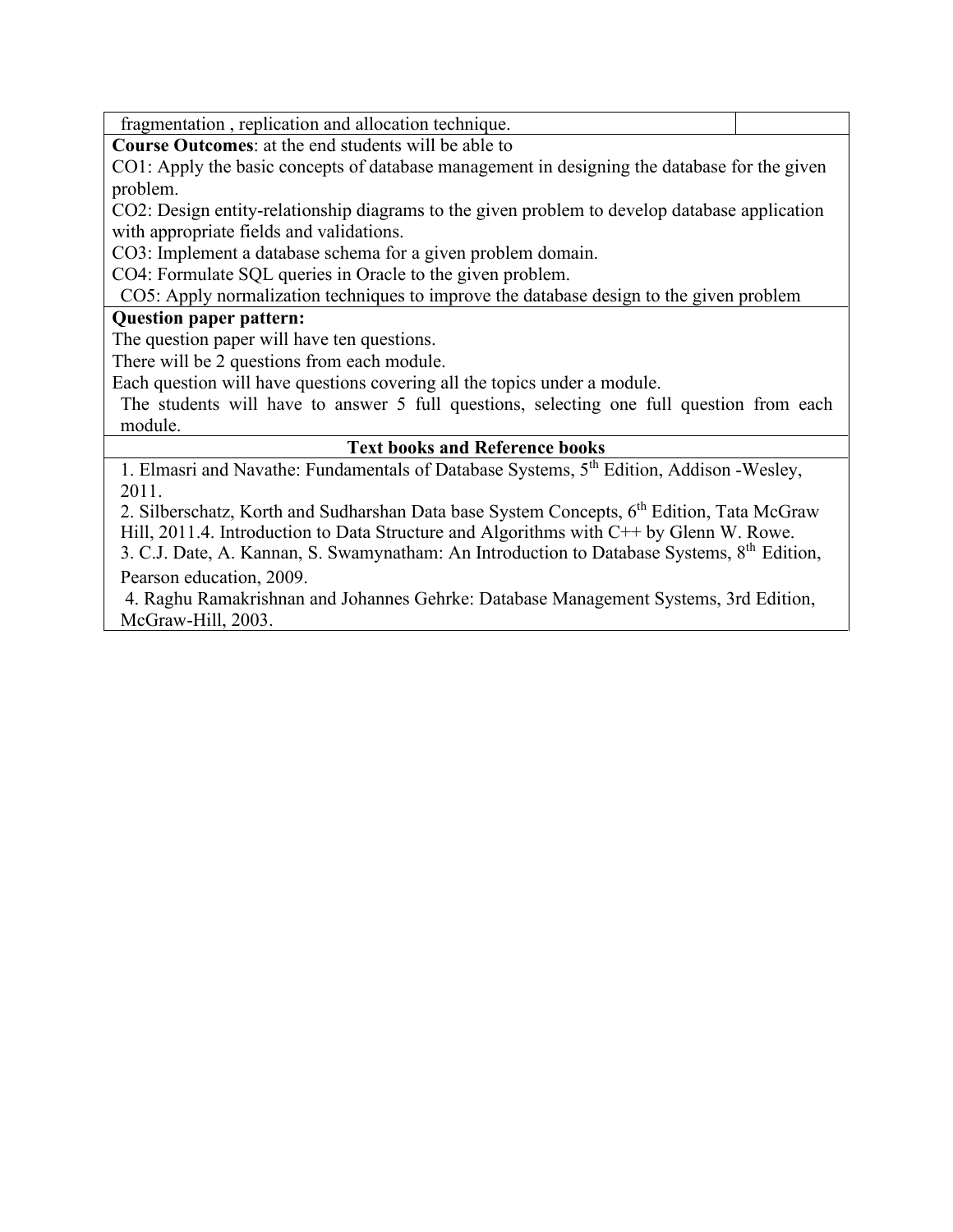| <b>SOFTWARE ENGINEERING</b>                                                                                                                                                                                                                                                                                                                                                                                                                                                                                                                                                                                                                                                                                                                                                                                                                                                                                                                                                                                               |    |                   |    |          |
|---------------------------------------------------------------------------------------------------------------------------------------------------------------------------------------------------------------------------------------------------------------------------------------------------------------------------------------------------------------------------------------------------------------------------------------------------------------------------------------------------------------------------------------------------------------------------------------------------------------------------------------------------------------------------------------------------------------------------------------------------------------------------------------------------------------------------------------------------------------------------------------------------------------------------------------------------------------------------------------------------------------------------|----|-------------------|----|----------|
| [As per Choice Based Credit System (CBCS) scheme]<br>(Effective from the academic year 2020 -2021)<br><b>SEMESTER-I</b>                                                                                                                                                                                                                                                                                                                                                                                                                                                                                                                                                                                                                                                                                                                                                                                                                                                                                                   |    |                   |    |          |
|                                                                                                                                                                                                                                                                                                                                                                                                                                                                                                                                                                                                                                                                                                                                                                                                                                                                                                                                                                                                                           |    |                   |    |          |
| <b>Number of Lecture</b><br><b>Hours/Week</b>                                                                                                                                                                                                                                                                                                                                                                                                                                                                                                                                                                                                                                                                                                                                                                                                                                                                                                                                                                             | 04 | <b>SEE Marks</b>  | 50 |          |
| <b>Total Number of Lecture</b><br><b>Hours</b>                                                                                                                                                                                                                                                                                                                                                                                                                                                                                                                                                                                                                                                                                                                                                                                                                                                                                                                                                                            | 50 | <b>Exam Hours</b> | 03 |          |
|                                                                                                                                                                                                                                                                                                                                                                                                                                                                                                                                                                                                                                                                                                                                                                                                                                                                                                                                                                                                                           |    | <b>CREDITS-04</b> |    |          |
| Course objectives: This course (20MCA14) will enable students to:                                                                                                                                                                                                                                                                                                                                                                                                                                                                                                                                                                                                                                                                                                                                                                                                                                                                                                                                                         |    |                   |    |          |
| Outline software engineering principles and activities involved in building large software<br>$\bullet$<br>programs. Identify ethical and professional issues and explain why they are of concern to<br>softwareengineers.<br>Explain the fundamentals of object oriented concepts<br>$\bullet$<br>Describe the process of requirements gathering, requirements classification, requirements<br>$\bullet$<br>specification and requirements validation. Differentiate system models, use UML diagrams<br>andapply design patterns.<br>Discuss the distinctions between validation testing and defect testing.<br>٠<br>Recognize the importance of software maintenance and describe the intricacies involved in<br>software evolution. Apply estimation techniques, schedule project activities and compute<br>pricing.<br>Identify software quality parameters and quantify software using measurements and metrics.<br>Listsoftware quality standards and outline the practices involved.<br>Teachin<br><b>Module I</b> |    |                   |    |          |
|                                                                                                                                                                                                                                                                                                                                                                                                                                                                                                                                                                                                                                                                                                                                                                                                                                                                                                                                                                                                                           |    |                   |    | g Hours  |
| Introduction: Software Crisis, Need for Software Engineering. Professional<br>10 Hours<br>Software Development, Software Engineering Ethics. Case Studies.<br>Software Processes: Models: Waterfall Model, Incremental Model and Spiral<br>Model. Process activities.<br>Requirements Engineering: Requirements Engineering Processes, Requirements<br>Elicitation and Analysis Functional and non-functional requirements The software<br>Requirements Document Requirements Specification Requirements validation<br>Requirements Management<br><b>RBT: L1, L2, L3</b>                                                                                                                                                                                                                                                                                                                                                                                                                                                  |    |                   |    |          |
| <b>Module II</b>                                                                                                                                                                                                                                                                                                                                                                                                                                                                                                                                                                                                                                                                                                                                                                                                                                                                                                                                                                                                          |    |                   |    |          |
| What is Object orientation? What is OO development? OO Themes; Evidence for<br>usefulness of OO development; OO modelling history. Modelling as Design<br>technique: Modelling; abstraction; The Three models. Introduction, Modelling<br>Concepts and Class Modelling: What is Object orientation? What is OO<br>development? OO Themes; Evidence for usefulness of OO development; OO<br>modelling history. Modelling as Design technique: Modelling; abstraction; The<br>Three models. Class Modelling: Object and Class Concept; Link and associations<br>concepts; Generalization and Inheritance; A sample class model; Navigation of class<br>models;<br>RBT: L1, L2, L3                                                                                                                                                                                                                                                                                                                                           |    |                   |    | 10 Hours |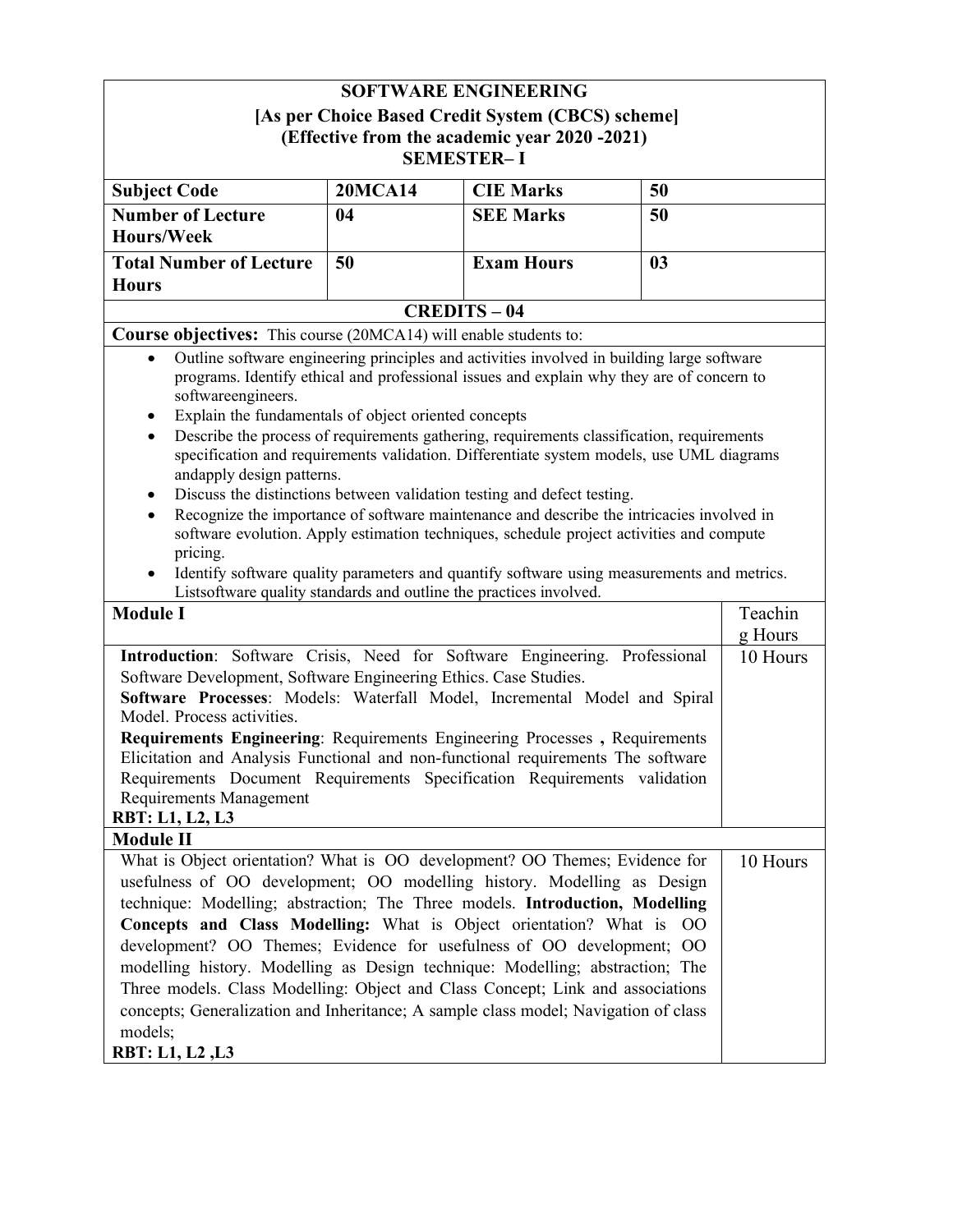| <b>Module III</b>                                                                                                                                                                                                                                |          |  |
|--------------------------------------------------------------------------------------------------------------------------------------------------------------------------------------------------------------------------------------------------|----------|--|
| System Models: Context models Interaction models Structural models                                                                                                                                                                               | 10 Hours |  |
| Behavioral models Model-driven engineering                                                                                                                                                                                                       |          |  |
| Design and Implementation: Introduction to RUP (Design Principles Object-<br>oriented design using the UML Design patterns Implementationissues Open source                                                                                      |          |  |
| development                                                                                                                                                                                                                                      |          |  |
| RBT: L1, L2, L3                                                                                                                                                                                                                                  |          |  |
| <b>Module IV</b>                                                                                                                                                                                                                                 |          |  |
| Software Testing: Development testing Test-driven development Release testing<br>User testing Test Automation                                                                                                                                    | 10 Hours |  |
| Software Evolution: Evolution processes Program evolution dynamics Software                                                                                                                                                                      |          |  |
| maintenance Legacy system management                                                                                                                                                                                                             |          |  |
| RBT: L1, L2, L3                                                                                                                                                                                                                                  |          |  |
| <b>Module V</b>                                                                                                                                                                                                                                  |          |  |
| Project Planning: Software pricing Plan-driven development Project scheduling<br>Estimation techniques Quality management: Software quality Reviews<br>and<br>inspections Software measurement and metrics Software standards<br>RBT: L1, L2, L3 | 10 Hours |  |
| <b>Course Outcomes</b> : The student will be able to                                                                                                                                                                                             |          |  |
| Design a software system, component, or process to meet desired needs within realistic<br>$\bullet$                                                                                                                                              |          |  |
| constraints.                                                                                                                                                                                                                                     |          |  |
| Assess professional and ethical responsibility<br>Function on multi-disciplinary teams                                                                                                                                                           |          |  |
| $\bullet$<br>Use the techniques, skills, and modern engineering tools necessary for engineering practice<br>$\bullet$                                                                                                                            |          |  |
| Analyze, design, implement, verify, validate, implement, apply, and maintain software                                                                                                                                                            |          |  |
| systems or parts of software systems                                                                                                                                                                                                             |          |  |
| <b>Question paper pattern:</b>                                                                                                                                                                                                                   |          |  |
| The question paper will have ten questions.                                                                                                                                                                                                      |          |  |
| There will be 2 questions from each module.                                                                                                                                                                                                      |          |  |
| Each question will have questions covering all the topics under a module.<br>The students will have to answer 5 full questions, selecting one full question from each module.                                                                    |          |  |
| <b>Text Books:</b>                                                                                                                                                                                                                               |          |  |
| 1. Ian Sommerville: Software Engineering, 9th Edition, Pearson Education, 2012. (Listed topics only                                                                                                                                              |          |  |
| from Chapters 1,2,3,4, 5,6, 7, 8, 9, 10, 11, 23, and 24)                                                                                                                                                                                         |          |  |
| 2. Michael Blaha, James Rumbaugh: Object Oriented Modelling and Design with UML,2nd Edition,                                                                                                                                                     |          |  |
| Pearson Education, 2005.                                                                                                                                                                                                                         |          |  |
| <b>Reference Books:</b>                                                                                                                                                                                                                          |          |  |
| 1. Roger S. Pressman: Software Engineering-A Practitioners approach, 7th Edition, Tata McGraw<br>Hill.                                                                                                                                           |          |  |
| 2. Pankaj Jalote: An Integrated Approach to Software Engineering, Wiley India                                                                                                                                                                    |          |  |
|                                                                                                                                                                                                                                                  |          |  |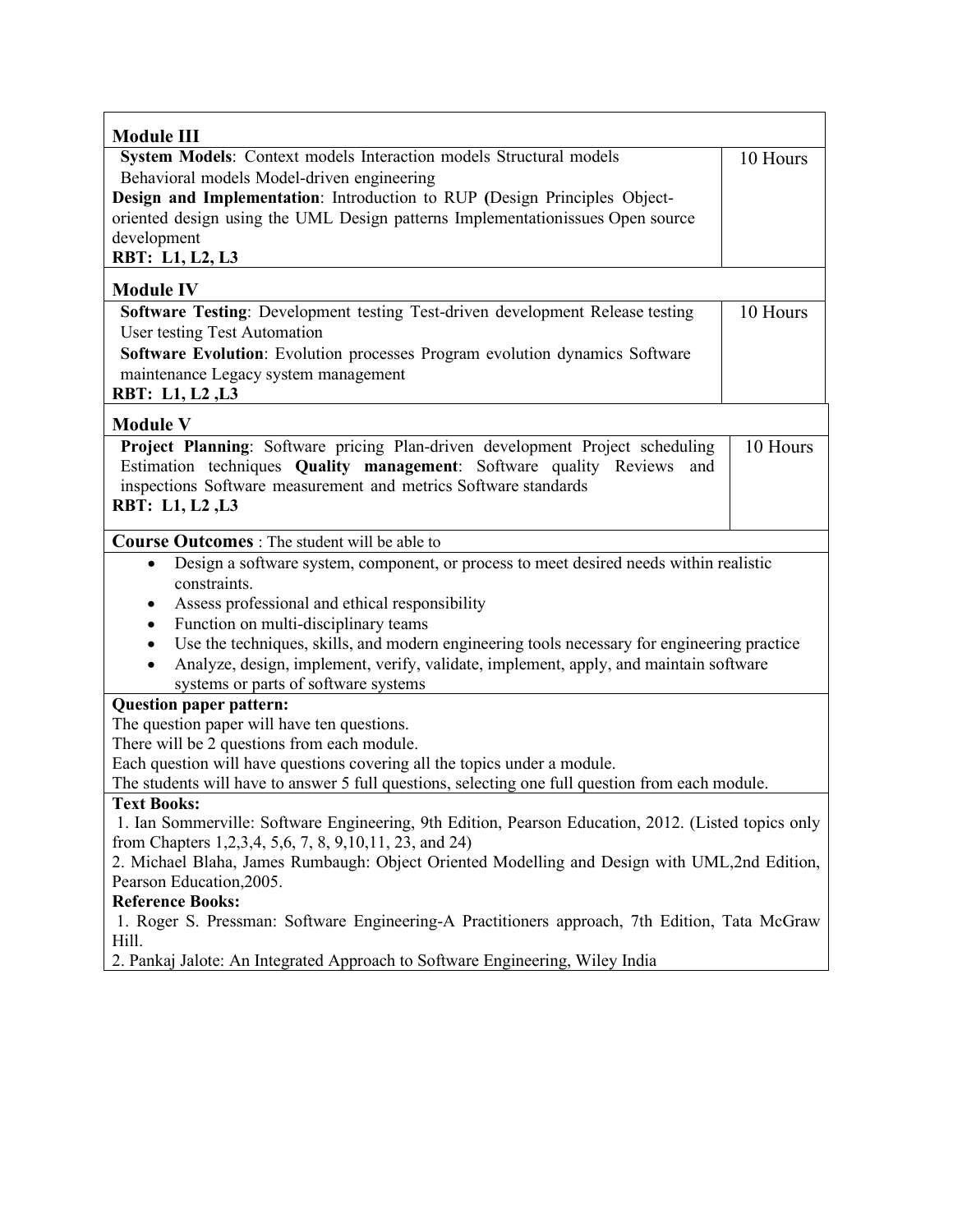| <b>PROBABILITY AND STATISTICS</b>                                                                                                                                                                                                                                                                                                                                                                                                                                         |                                                       |                                                                           |                |          |
|---------------------------------------------------------------------------------------------------------------------------------------------------------------------------------------------------------------------------------------------------------------------------------------------------------------------------------------------------------------------------------------------------------------------------------------------------------------------------|-------------------------------------------------------|---------------------------------------------------------------------------|----------------|----------|
| [As per Choice Based Credit System (CBCS) scheme]                                                                                                                                                                                                                                                                                                                                                                                                                         |                                                       |                                                                           |                |          |
| (Effective from the academic year 2020 -2021 onwards)                                                                                                                                                                                                                                                                                                                                                                                                                     |                                                       |                                                                           |                |          |
|                                                                                                                                                                                                                                                                                                                                                                                                                                                                           | <b>SEMESTER-I</b><br><b>20MCA151</b>                  | <b>CIE Marks</b>                                                          | 50             |          |
| <b>Subject Code</b><br><b>Number of Lecture</b>                                                                                                                                                                                                                                                                                                                                                                                                                           | 0 <sub>3</sub>                                        | <b>SEE Marks</b>                                                          | 50             |          |
| Hours/Week                                                                                                                                                                                                                                                                                                                                                                                                                                                                |                                                       |                                                                           |                |          |
| <b>Total Number of Lecture</b>                                                                                                                                                                                                                                                                                                                                                                                                                                            | 30                                                    | <b>Exam Hours</b>                                                         | 0 <sub>3</sub> |          |
| <b>Hours</b>                                                                                                                                                                                                                                                                                                                                                                                                                                                              |                                                       |                                                                           |                |          |
| <b>Course objectives:</b> This course will enable students to                                                                                                                                                                                                                                                                                                                                                                                                             | $CREDITS - 03$                                        |                                                                           |                |          |
| To revise elementary concepts and techniques.<br>$\bullet$                                                                                                                                                                                                                                                                                                                                                                                                                |                                                       |                                                                           |                |          |
|                                                                                                                                                                                                                                                                                                                                                                                                                                                                           |                                                       |                                                                           |                |          |
| variables                                                                                                                                                                                                                                                                                                                                                                                                                                                                 |                                                       | To extend and formalize knowledge of the theory of probability and random |                |          |
|                                                                                                                                                                                                                                                                                                                                                                                                                                                                           |                                                       | To introduce new techniques for carrying out probability calculations and |                |          |
| identifying probability distributions.                                                                                                                                                                                                                                                                                                                                                                                                                                    |                                                       |                                                                           |                |          |
| <b>Module I</b>                                                                                                                                                                                                                                                                                                                                                                                                                                                           |                                                       |                                                                           |                | Teaching |
|                                                                                                                                                                                                                                                                                                                                                                                                                                                                           |                                                       |                                                                           |                | Hours    |
| <b>DESCRIPTIVE STATISTICS</b>                                                                                                                                                                                                                                                                                                                                                                                                                                             |                                                       |                                                                           |                | 6Hours   |
| Measures of central tendency- Arithmetic mean, Median and Mode. Partition<br>values- quartiles, deciles and percentiles. Measures of dispersion – quartile<br>deviation, standard deviation and coefficient of variation for grouped and<br>ungrouped data.                                                                                                                                                                                                               |                                                       |                                                                           |                |          |
| <b>Module II</b>                                                                                                                                                                                                                                                                                                                                                                                                                                                          |                                                       |                                                                           |                |          |
|                                                                                                                                                                                                                                                                                                                                                                                                                                                                           | <b>CORRELATION AND REGRESSION ANALYSIS</b><br>6 Hours |                                                                           |                |          |
| Correlation - Introduction, Types of Correlation, Scatter Diagram, Karl Pearson<br>and Spearman's correlation coefficient. Regression - Lines of Regression,<br>Regression Coefficients, Properties of Regression Coefficients and Regression<br>Lines.                                                                                                                                                                                                                   |                                                       |                                                                           |                |          |
| <b>Module III</b>                                                                                                                                                                                                                                                                                                                                                                                                                                                         |                                                       |                                                                           |                |          |
| <b>PROBABILITY &amp; PROBABILITY DISTRIBUTIONS</b>                                                                                                                                                                                                                                                                                                                                                                                                                        |                                                       |                                                                           |                | 6 Hours  |
| Definitions<br>Probability.<br>Addition<br>of<br>and<br>multiplication<br>rules<br>of<br>probability.Conditional probability.Random variables -Discrete and continuous.<br>(univariate data) Probability mass functions and probability density functions.<br>Probability distributions - Binomial, Poisson, Normal and Exponential distributions<br>and its applications. Concepts of statistic, parameter, sampling distribution and<br>standard error.                 |                                                       |                                                                           |                |          |
| <b>Module IV</b>                                                                                                                                                                                                                                                                                                                                                                                                                                                          |                                                       |                                                                           |                |          |
| <b>ESTIMATION THEORY &amp; TESTING OF HYPOTHESIS</b><br>Interval estimation – single mean and difference between two means (known and<br>known variance), single proportion and difference between two proportions.<br>Statistical hypotheses-Simple and composite, Statistical tests, Critical region, Errors<br>of Type I and Type II, Testing of hypothesis - null and alternative hypothesis, level<br>of significance, Type I and Type II errors.<br><b>Module V</b> |                                                       |                                                                           |                | 6 Hours  |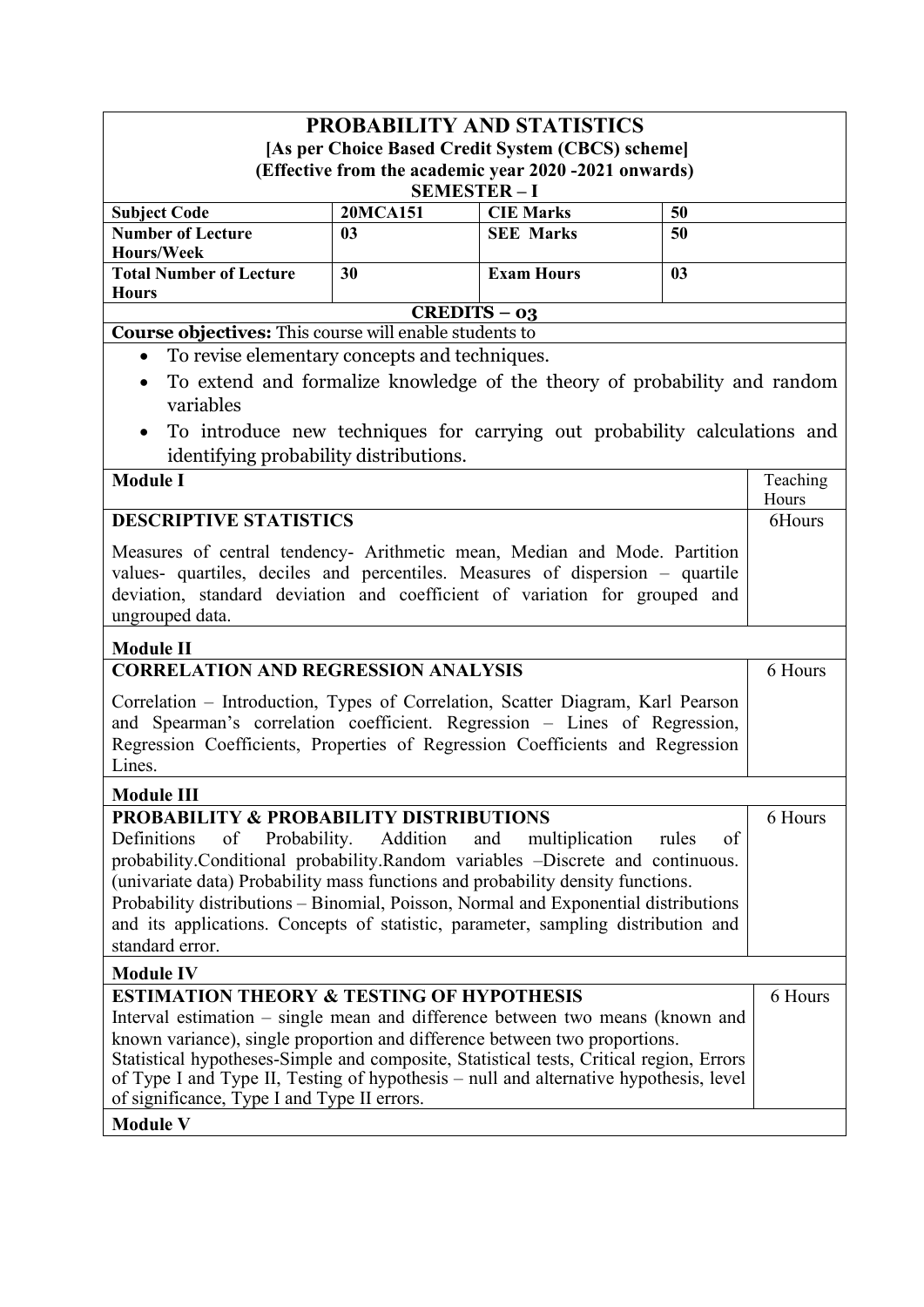| <b>TEST OF SIGNIFICANCE</b>                                                                                  | 6 Hours |  |
|--------------------------------------------------------------------------------------------------------------|---------|--|
| Based On t, F and Z Distributions:-Student's (t) distribution, definition, properties,                       |         |  |
| critical value of t, Application of t-distribution, Test for single mean, t-test for                         |         |  |
| difference of mean, Fischer Z- transformation, F-statistic, critical value of F                              |         |  |
| distribution, application.                                                                                   |         |  |
| <b>Course Outcomes</b>                                                                                       |         |  |
| The students should be able to:                                                                              |         |  |
| Basic probability axioms and rules and the moments of discrete and continuous random<br>$\bullet$            |         |  |
| variables as well as be familiar with common named discrete and continuous random<br>variables.              |         |  |
| How to derive the probability density function of transformations of random variables                        |         |  |
| and use these techniques to generate data from various distributions                                         |         |  |
| How to calculate probabilities, and derive the marginal and conditional distributions of<br>$\bullet$        |         |  |
| bivariate random variables.                                                                                  |         |  |
| How to translate real-world problems into probability models.                                                |         |  |
| <b>Question paper pattern:</b>                                                                               |         |  |
| The question paper will have ten questions.                                                                  |         |  |
| There will be 2 questions from each module.                                                                  |         |  |
| Each question will have questions covering all the topics under a module.                                    |         |  |
| The students will have to answer 5 full questions, selecting one full question from each module.             |         |  |
|                                                                                                              |         |  |
| <b>Text Books:</b>                                                                                           |         |  |
| 1. Gupta S.C & Kapoor V.K, Fundamentals of Mathematical statistics, Sultanchand & sons,<br>5009.             |         |  |
| 2. Freund J.E, Mathematical statistics, Prentice hall, 5001                                                  |         |  |
| <b>Reference Books:</b>                                                                                      |         |  |
| 1. Douglas C Montgomery, George C Runger, <i>Applied Statistics and Probability for</i>                      |         |  |
| Engineers, Wiley student edition, 5004.                                                                      |         |  |
| 2. Berenson V Levine, <i>Basic Business Statistics</i> , Prentice-Hall India, 6 <sup>th</sup> edition, 1996. |         |  |
|                                                                                                              |         |  |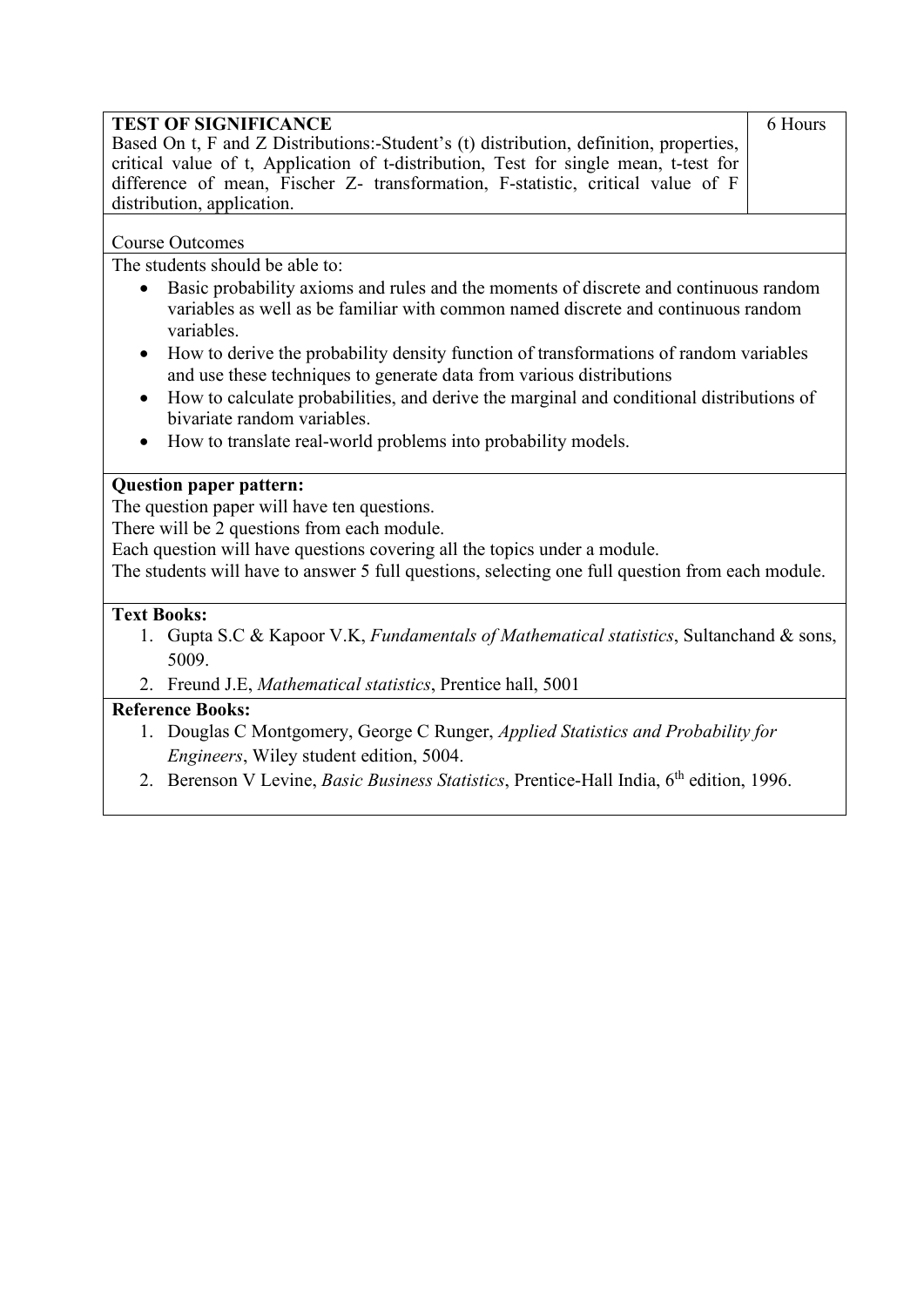| <b>Artificial Intelligence</b><br>[As per Choice Based Credit System (CBCS) scheme]<br>(Effective from the academic year 2020 -2021 onwards)<br><b>SEMESTER-I</b>                                                                                                                                                                                                                                  |                   |                                                                                                                                                                                                                                                                      |                                 |  |
|----------------------------------------------------------------------------------------------------------------------------------------------------------------------------------------------------------------------------------------------------------------------------------------------------------------------------------------------------------------------------------------------------|-------------------|----------------------------------------------------------------------------------------------------------------------------------------------------------------------------------------------------------------------------------------------------------------------|---------------------------------|--|
| <b>Subject Code</b>                                                                                                                                                                                                                                                                                                                                                                                | <b>20MCA152</b>   | <b>CIE Marks</b>                                                                                                                                                                                                                                                     | 50                              |  |
| <b>Number of Lecture</b>                                                                                                                                                                                                                                                                                                                                                                           | 0 <sub>3</sub>    | <b>SEE Marks</b>                                                                                                                                                                                                                                                     | 50                              |  |
| Hours/Week                                                                                                                                                                                                                                                                                                                                                                                         |                   |                                                                                                                                                                                                                                                                      |                                 |  |
| <b>Total Number of Lecture</b>                                                                                                                                                                                                                                                                                                                                                                     | 40                | <b>Exam Hours</b>                                                                                                                                                                                                                                                    | 0 <sub>3</sub>                  |  |
| <b>Hours</b>                                                                                                                                                                                                                                                                                                                                                                                       |                   |                                                                                                                                                                                                                                                                      |                                 |  |
|                                                                                                                                                                                                                                                                                                                                                                                                    | <b>CREDITS-03</b> |                                                                                                                                                                                                                                                                      |                                 |  |
| Course objectives: This course will enable students to<br>artificial intelligence.<br>$\bullet$<br>circumstances.<br>intelligence from a computational perspective.<br><b>Module I</b><br>Introduction : What is intelligence?, Foundations of artificial intelligence(AI),<br>History of AI, Basics of AI, Artificial Intelligence Problems, Artificial                                           |                   | To clarify basic knowledge representation, problem solving, and learning methods of<br>To stimulate interest about how artificial intelligence methods work under a variety of<br>To impart the role of problem solving, vision, and language in understanding human | <b>Teachin</b><br>g Hours<br>10 |  |
| Intelligence Techniques Problem Spaces and Search : Defining the problem as a<br>state space search, Production systems, Problem characteristics, Production<br>system characteristics, Issues in designing search problems, Breadth first search<br>(BFS), Depth first search (DFS), Bi-directional Search<br><b>Module II</b>                                                                    |                   |                                                                                                                                                                                                                                                                      | <b>Hours</b>                    |  |
| Informed Search Strategies : Best first search, A* algorithm, Heuristic<br>functions, Generate and Test, Hill Climbing, Simulated Annealing, Constraint<br>satisfaction.<br><b>Module III</b>                                                                                                                                                                                                      |                   |                                                                                                                                                                                                                                                                      | 10<br><b>Hours</b>              |  |
| Knowledge Representation : Representations & mappings, Approaches in<br>knowledge representation, Issues in knowledge representation, Predicate logic,<br>Propositional<br>logic,<br>Procedural<br>programming, Forward versus backward reasoning                                                                                                                                                  | versus            | declarative<br>knowledge,<br>Logic                                                                                                                                                                                                                                   | 10<br><b>Hours</b>              |  |
| <b>Module IV</b><br>Symbolic reasoning under uncertainty : Non monotonic reasoning, Logic for<br>non monotonic reasoning, Implementation issues, Augmenting a problem solver,<br>Truth maintenance system Statistical reasoning : Certainty factors & rule-based<br>systems, Probability & Bayes' theorem, Bayesian networks, Dempster-Shafer-<br>Theorysection for Unix / Linux users, Debugging. |                   |                                                                                                                                                                                                                                                                      | <b>10</b><br><b>Hours</b>       |  |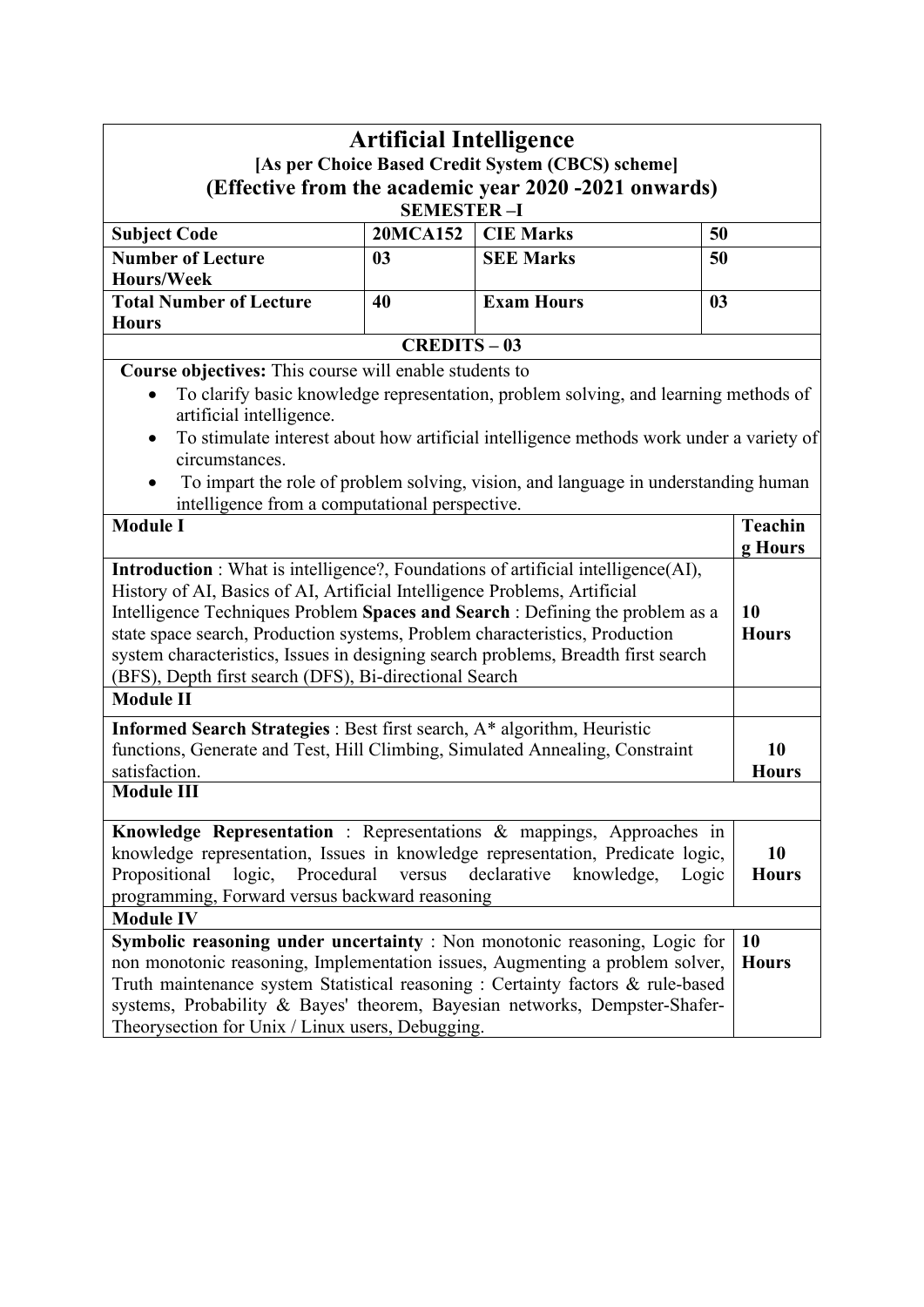| <b>Module V</b>                                                                          |              |  |  |  |
|------------------------------------------------------------------------------------------|--------------|--|--|--|
| Weak slot and filler structures : Semantic nets, Frames                                  |              |  |  |  |
| Strong slot and filler structures : Conceptual dependency, Scripts                       | 10           |  |  |  |
| Game playing : The min-max search procedure, Alpha-beta cutoffs, Iterative               | <b>Hours</b> |  |  |  |
| deepening Advance topics in Artificial Intelligence : Artificial Neural Network,         |              |  |  |  |
| Fuzzy logic systems, Genetic algorithms, Natural Language Processing(NLP)                |              |  |  |  |
| <b>Course Outcomes</b>                                                                   |              |  |  |  |
| The students should be able to:                                                          |              |  |  |  |
| Understand problem solving, vision, and language in understanding human                  |              |  |  |  |
| intelligence from                                                                        |              |  |  |  |
| a computational perspective.                                                             |              |  |  |  |
| Student can explore knowledge representation, problem solving, and learning<br>٠         |              |  |  |  |
| methods of artificial intelligence.                                                      |              |  |  |  |
|                                                                                          |              |  |  |  |
| <b>Question paper pattern:</b>                                                           |              |  |  |  |
| The question paper will have ten questions.                                              |              |  |  |  |
| There will be 2 questions from each module.                                              |              |  |  |  |
| Each question will have questions covering all the topics under a module.                |              |  |  |  |
| The students will have to answer 5 full questions, selecting one full question from each |              |  |  |  |
| module.                                                                                  |              |  |  |  |
|                                                                                          |              |  |  |  |
|                                                                                          |              |  |  |  |
| <b>Text Books:</b>                                                                       |              |  |  |  |
| 1. Artificial Intelligence By Kevin Knight, Elaine Rich, B. Shivashankar Nair, Tata      |              |  |  |  |
| Megraw Hill, India, 3rd Edition, (2013)                                                  |              |  |  |  |
| <b>Reference Books:</b>                                                                  |              |  |  |  |
| 1. Artificial Intelligence By Saroj Kaushik, Cengage Learning, 1st Edition, (2013)       |              |  |  |  |
| Credits:4                                                                                |              |  |  |  |
| 2. Artificial Intelligence: A Modern Approach By Stuart Russel, Peter Norvig, Pearson,   |              |  |  |  |
| 2nd Edition, (2014)                                                                      |              |  |  |  |

3. Artificial Intelligence And Intelligent System By N. P. Padhy, Oxford University Press, 1st Edition, (2005)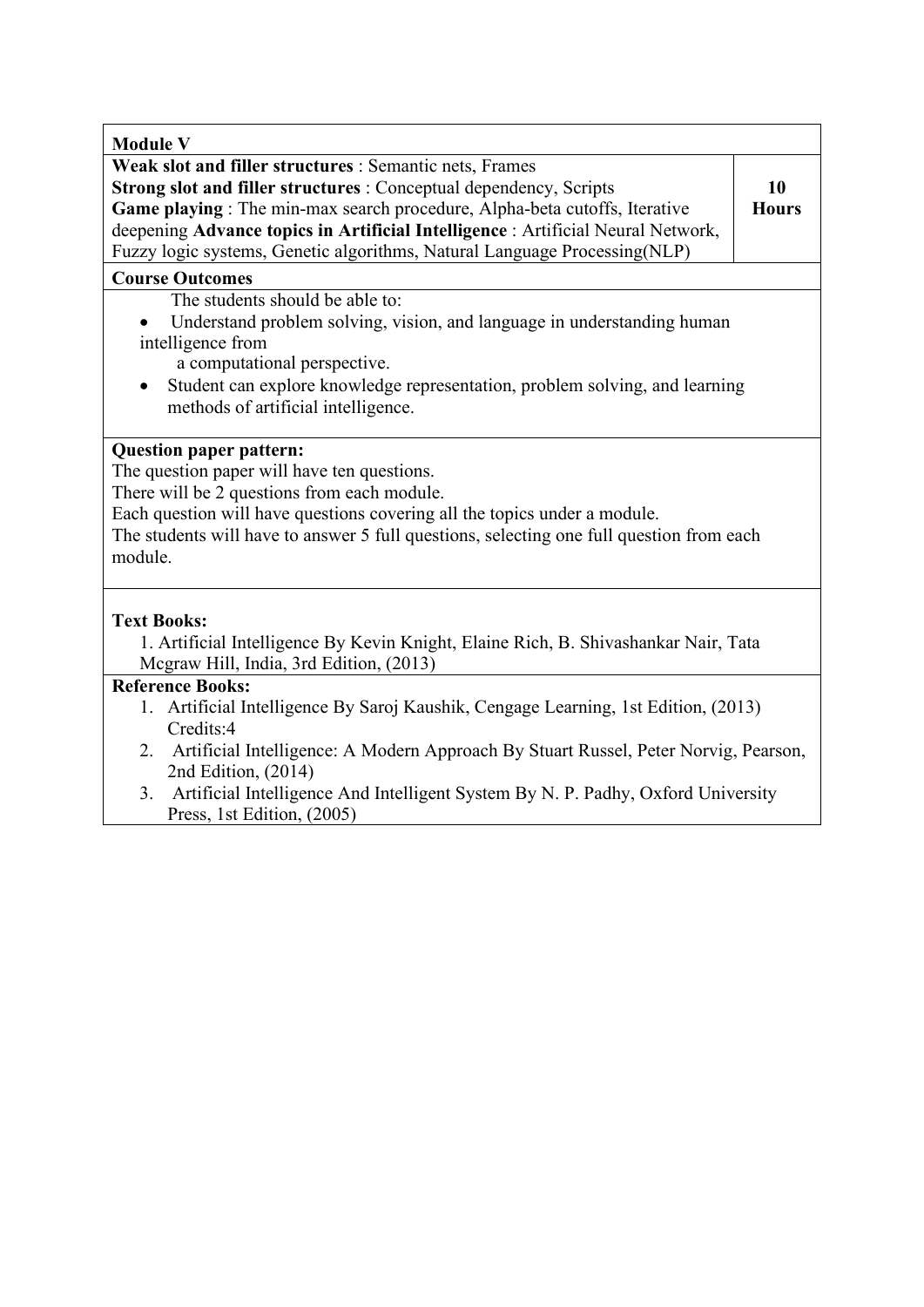|                                                                                                                                                                                                                                                                                                                                                                                                                                                                                                                                                                                                             | <b>DIGITAL MARKETING</b> |                   |                           |  |  |  |
|-------------------------------------------------------------------------------------------------------------------------------------------------------------------------------------------------------------------------------------------------------------------------------------------------------------------------------------------------------------------------------------------------------------------------------------------------------------------------------------------------------------------------------------------------------------------------------------------------------------|--------------------------|-------------------|---------------------------|--|--|--|
| [As per Choice Based Credit System (CBCS) scheme]                                                                                                                                                                                                                                                                                                                                                                                                                                                                                                                                                           |                          |                   |                           |  |  |  |
| (Effective from the academic year 2020 -2021 onwards)<br><b>SEMESTER-I</b>                                                                                                                                                                                                                                                                                                                                                                                                                                                                                                                                  |                          |                   |                           |  |  |  |
| <b>Subject Code</b>                                                                                                                                                                                                                                                                                                                                                                                                                                                                                                                                                                                         | <b>20MCA153</b>          | <b>CIE Marks</b>  | 50                        |  |  |  |
| <b>Number of Lecture</b>                                                                                                                                                                                                                                                                                                                                                                                                                                                                                                                                                                                    | 03                       | <b>SEE Marks</b>  | 50                        |  |  |  |
| Hours/Week                                                                                                                                                                                                                                                                                                                                                                                                                                                                                                                                                                                                  |                          |                   |                           |  |  |  |
| <b>Total Number of Lecture</b><br><b>Hours</b>                                                                                                                                                                                                                                                                                                                                                                                                                                                                                                                                                              | 40                       | <b>Exam Hours</b> | 0 <sub>3</sub>            |  |  |  |
|                                                                                                                                                                                                                                                                                                                                                                                                                                                                                                                                                                                                             | <b>CREDITS-03</b>        |                   |                           |  |  |  |
| <b>Course Outcomes:</b><br>CO1: Demonstrate the key concepts related to e-marketing for the given case.<br>CO2: Demonstrate the use of different electronic media for designing marketing activities.<br>CO3: Analyze the role of search engine in improving digital marketing<br>CO4: Analyze role of social media marketing for the given problem<br>CO5: Analyze technical solutions to overcome social media threats                                                                                                                                                                                    |                          |                   |                           |  |  |  |
| <b>Module I</b>                                                                                                                                                                                                                                                                                                                                                                                                                                                                                                                                                                                             |                          |                   | <b>Teachin</b><br>g Hours |  |  |  |
| Introduction to Digital Marketing Evolution of Digital Marketing from traditional<br>to modern era, Role of Internet; Current trends, Info-graphics, implications for<br>business & society; Emergence of digital marketing as a tool; Drivers of the new<br>marketing environment; Digital marketing strategy; P.O.E.M. framework, Digital<br>landscape, Digital marketing plan, Digital marketing models.                                                                                                                                                                                                 |                          |                   |                           |  |  |  |
| <b>Module II</b>                                                                                                                                                                                                                                                                                                                                                                                                                                                                                                                                                                                            |                          |                   |                           |  |  |  |
| Internet Marketing and Digital Marketing Mix - Internet Marketing, opportunities<br>and challenges; Digital marketing framework; Digital Marketing mix, Impact of<br>digital channels on IMC; Search Engine Advertising: - Pay for Search<br>Advertisements, Ad Placement, Ad Ranks,                                                                                                                                                                                                                                                                                                                        |                          |                   |                           |  |  |  |
| <b>Module III</b>                                                                                                                                                                                                                                                                                                                                                                                                                                                                                                                                                                                           |                          |                   |                           |  |  |  |
| Social Media Marketing – Role of Influencer Marketing, Tools & Plan–<br>Introduction to social media platforms, penetration & characteristics; Building a<br>successful social media marketing strategy Facebook Marketing: - Business<br>through Facebook Marketing, Creating Advertising Campaigns, Adverts,<br>Facebook Marketing Tools Linkedin Marketing: - Introduction and Importance of                                                                                                                                                                                                             |                          |                   |                           |  |  |  |
| Linkedin Marketing, Framing Linkedin Strategy, Lead Generation through<br>Linkedin, Content Strategy, Analytics and Targeting Twitter Marketing: -<br>Introduction to Twitter Marketing, how twitter Marketing is different than other<br>forms of digital marketing, framing content strategy, Twitter Advertising<br>Campaigns Instagram and Snapchat: - Digital Marketing Strategies through<br>Instagram and Snapchat Mobile Marketing: - Mobile Advertising, Forms of<br>Mobile Marketing, Features, Mobile Campaign Development, Mobile<br>Advertising Analytics Introduction to social media metrics |                          |                   |                           |  |  |  |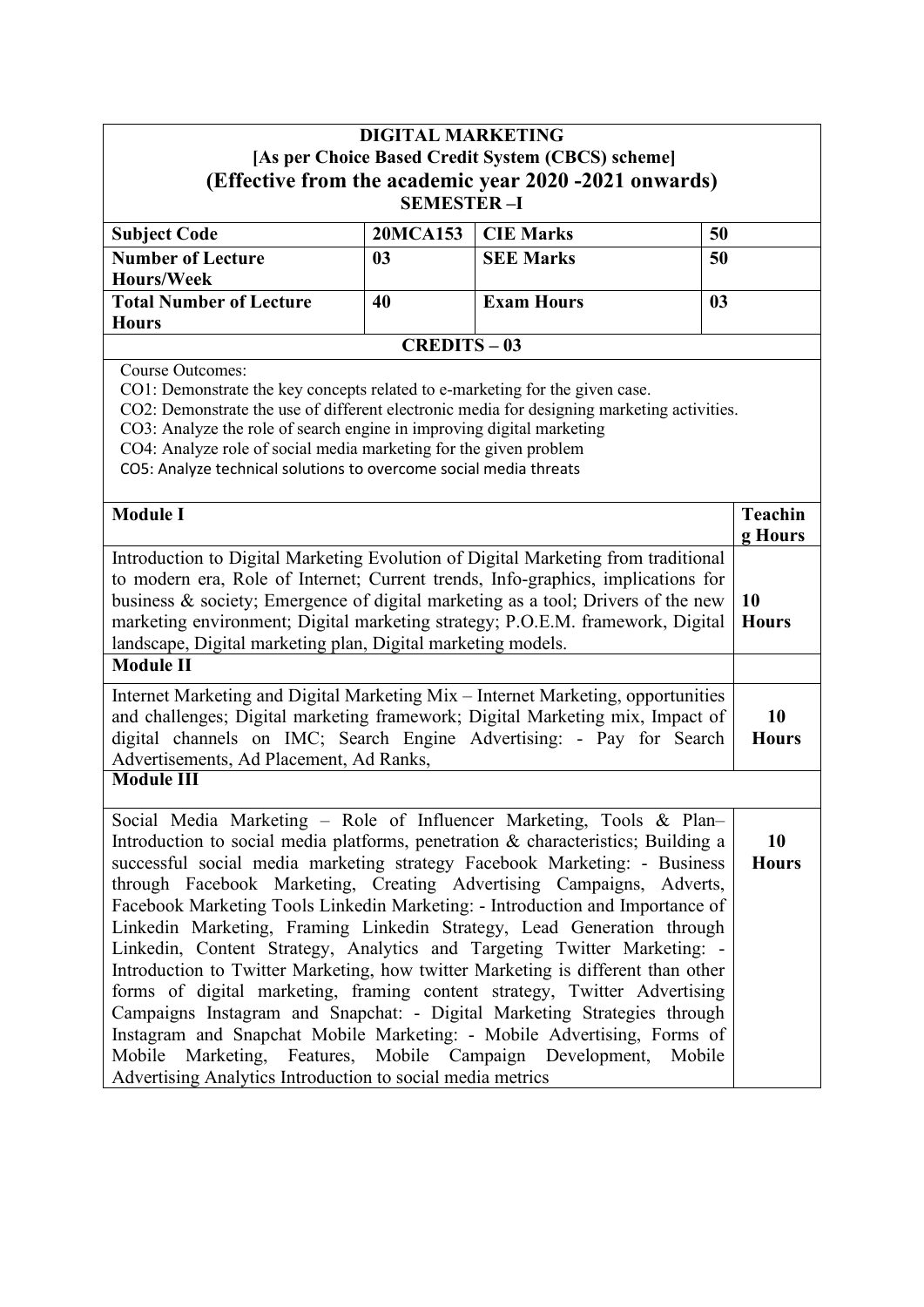| <b>Module IV</b>                                                              |              |
|-------------------------------------------------------------------------------|--------------|
| Introduction to SEO, SEM, Web Analytics, Mobile Marketing, Trends in Digital  | 10           |
| Advertising -- Introduction and need for SEO, How to use internet $\&$ search | <b>Hours</b> |
| engines; search engine and its working pattern, On-page and off-page          |              |
| optimization, SEO Tactics - Introduction to SEM Web Analytics: - Google       |              |
| Analytics & Google AdWords; data collection for web analytics, multichannel   |              |
| attribution, Universal analytics, Tracking code Trends in digital advertising |              |

| <b>Module V</b>                                                                                                                                                                                                                                                                                                                                                                                                                                                                                                                                                                                                                                                                                 |                    |  |  |  |
|-------------------------------------------------------------------------------------------------------------------------------------------------------------------------------------------------------------------------------------------------------------------------------------------------------------------------------------------------------------------------------------------------------------------------------------------------------------------------------------------------------------------------------------------------------------------------------------------------------------------------------------------------------------------------------------------------|--------------------|--|--|--|
| Social Media Channels: Introduction, Key terms and concepts, Traditional media<br>vs Social media. Social media channels: Social networking. Content creation,<br>Bookmarking & aggregating and Location & social media. Tracking social media<br>campaigns. Social media marketing: Rules of engagement. Advantages and<br>challenges.<br>Social Media Strategy: Introduction, Key terms and concepts. Using social media<br>to solve business challenges. Step-by-step guide to creating a social media<br>strategy. Documents and processes. Dealing with opportunities and threats. Step-<br>by-step guide for recovering from an online brand attack. Social media risks and<br>challenges | 10<br><b>Hours</b> |  |  |  |
| <b>Course Outcomes</b>                                                                                                                                                                                                                                                                                                                                                                                                                                                                                                                                                                                                                                                                          |                    |  |  |  |
| <b>Question paper pattern:</b><br>The question paper will have ten questions.<br>There will be 2 questions from each module.<br>Each question will have questions covering all the topics under a module.<br>The students will have to answer 5 full questions, selecting one full question from each<br>module.                                                                                                                                                                                                                                                                                                                                                                                |                    |  |  |  |
| <b>Textbooks</b><br>1. Seema Gupta "Digital Marketing" Mc-Graw Hill 1st Edition – 2017                                                                                                                                                                                                                                                                                                                                                                                                                                                                                                                                                                                                          |                    |  |  |  |
| <b>References</b><br>1. Ian Dodson "The Art of Digital Marketing" Wiley Latest Edition<br>2. Puneet Singh Bhatia "Fundamentals of Digital Marketing" Pearson 1st Edition - 2017<br>3. Prof. Nitin C. Kamat, Mr. Chinmay Nitin Kamat Digital Social Media Marketing<br>Himalaya Publishing House Pvt. Ltd. Latest Edition                                                                                                                                                                                                                                                                                                                                                                        |                    |  |  |  |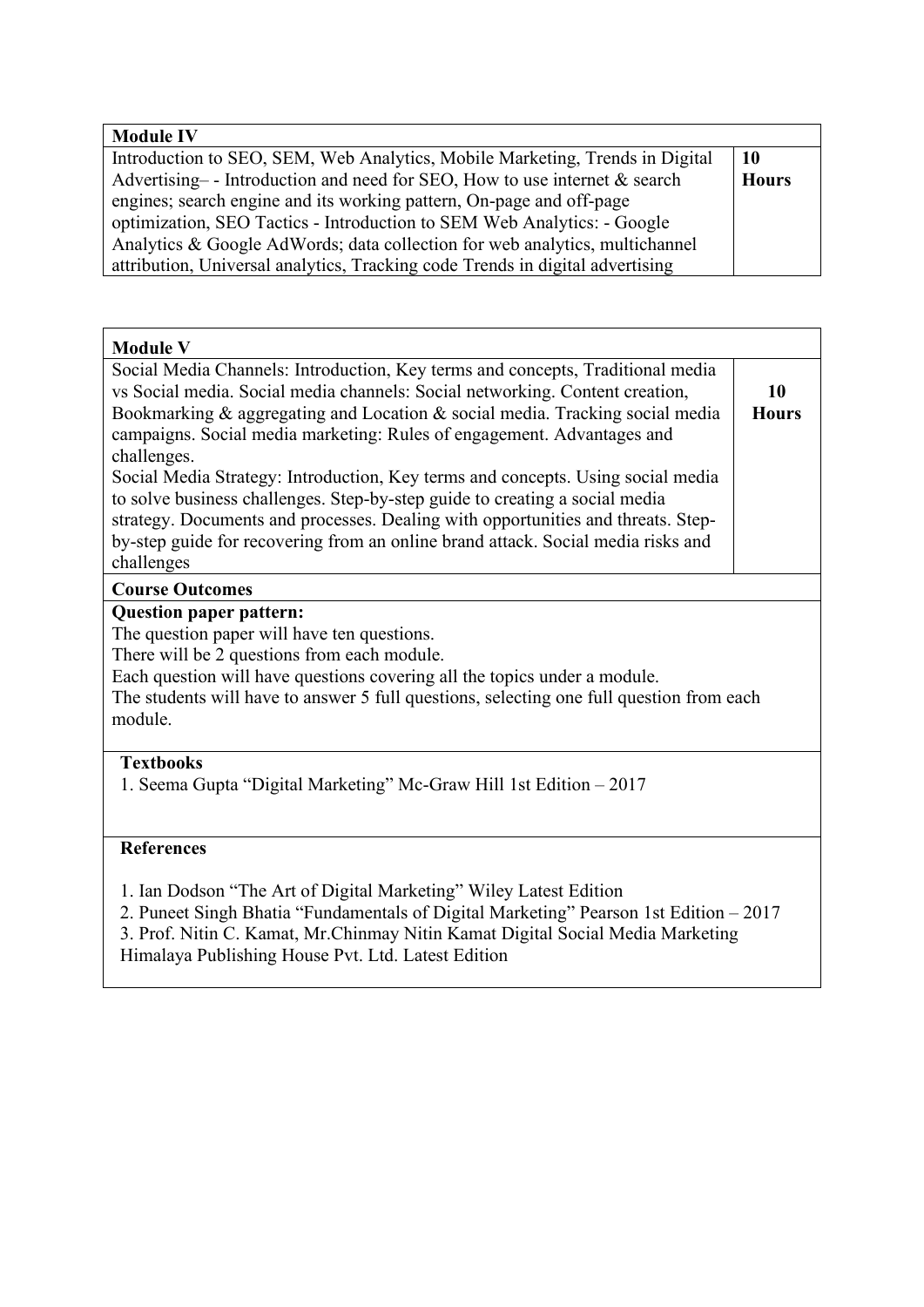|                                                                                                         |                                                                                   | <b>ENTERPRISE RESOURCE PLANNING</b>             |                |  |  |  |
|---------------------------------------------------------------------------------------------------------|-----------------------------------------------------------------------------------|-------------------------------------------------|----------------|--|--|--|
| [As per Choice Based Credit System (CBCS) scheme]                                                       |                                                                                   |                                                 |                |  |  |  |
| (Effective from the academic year 2020 -2021 onwards)                                                   |                                                                                   |                                                 |                |  |  |  |
|                                                                                                         | <b>SEMESTER-I</b>                                                                 |                                                 |                |  |  |  |
| <b>Subject Code</b>                                                                                     | <b>20MCA154</b>                                                                   | <b>CIE Marks</b>                                | 50             |  |  |  |
| <b>Number of Lecture</b>                                                                                | 0 <sub>3</sub>                                                                    | <b>SEE Marks</b>                                | 50             |  |  |  |
| Hours/Week                                                                                              |                                                                                   |                                                 |                |  |  |  |
| <b>Total Number of Lecture</b>                                                                          | 40                                                                                | <b>Exam Hours</b>                               | 0 <sub>3</sub> |  |  |  |
| <b>Hours</b>                                                                                            |                                                                                   |                                                 |                |  |  |  |
|                                                                                                         | <b>CREDITS-03</b>                                                                 |                                                 |                |  |  |  |
| Course Outcomes: At the end of the course students will be able to                                      |                                                                                   |                                                 |                |  |  |  |
| CO1: Analyse the essentials of supply chain management in ERP.                                          |                                                                                   |                                                 |                |  |  |  |
| CO2: Analyse the implementation of ERP in the context of business of the different                      |                                                                                   |                                                 |                |  |  |  |
| organization.                                                                                           |                                                                                   |                                                 |                |  |  |  |
| CO3: Analyse and apply ERP for different business modules for the given problem.                        |                                                                                   |                                                 |                |  |  |  |
| CO4: Analyse the given case study of ERP marketing.                                                     |                                                                                   |                                                 |                |  |  |  |
| CO5: Analyse the design of ERP with future E-commerce and internet<br><b>Module I</b><br><b>Teachin</b> |                                                                                   |                                                 |                |  |  |  |
|                                                                                                         |                                                                                   |                                                 | g Hours        |  |  |  |
| Introduction to Supply Chain Management: Supply chain - objectives -                                    |                                                                                   |                                                 |                |  |  |  |
| importance - decision phases - process view - competitive and supply chain                              |                                                                                   |                                                 |                |  |  |  |
| strategies - achieving strategic fit - supply chain drivers - obstacles - framework<br>10               |                                                                                   |                                                 |                |  |  |  |
| - facilities - inventory - transportation - information - sourcing - pricing.<br><b>Hours</b>           |                                                                                   |                                                 |                |  |  |  |
| <b>Module II</b>                                                                                        |                                                                                   |                                                 |                |  |  |  |
| Implementation:<br>ERP                                                                                  |                                                                                   | Implementation of Life Cycle,<br>Implementation |                |  |  |  |
| Methodology, Hidden Costs, Organizing Implementation, Vendors, Consultants                              |                                                                                   |                                                 |                |  |  |  |
| and Users, Contracts, Project Management and Monitoring                                                 |                                                                                   |                                                 |                |  |  |  |
| <b>Hours</b><br><b>Module III</b>                                                                       |                                                                                   |                                                 |                |  |  |  |
|                                                                                                         |                                                                                   |                                                 |                |  |  |  |
| Business Modules: Business Modules in an                                                                |                                                                                   | ERP Package,<br>Finance,                        |                |  |  |  |
| Manufacturing, Human Resource, Plant Maintenance, Materials Management,                                 |                                                                                   |                                                 | 10             |  |  |  |
| <b>Hours</b><br>Quality Management, Sales and Distribution                                              |                                                                                   |                                                 |                |  |  |  |
| <b>Module IV</b>                                                                                        |                                                                                   |                                                 |                |  |  |  |
| ERP Market: ERP Market Place, SAP AG, People Soft, Baan Company, JD                                     |                                                                                   |                                                 |                |  |  |  |
| Edwards World Solutions Company, Oracle Corporation, QAD, System Software                               |                                                                                   |                                                 |                |  |  |  |
| Associates.                                                                                             |                                                                                   |                                                 |                |  |  |  |
| <b>Module V</b>                                                                                         |                                                                                   |                                                 |                |  |  |  |
|                                                                                                         | ERP-Present And Future: Turbo Charge the ERP System, EIA, ERP and E-<br><b>10</b> |                                                 |                |  |  |  |
| Commerce, ERP and Internet, Future Directions in ERP.                                                   |                                                                                   |                                                 |                |  |  |  |